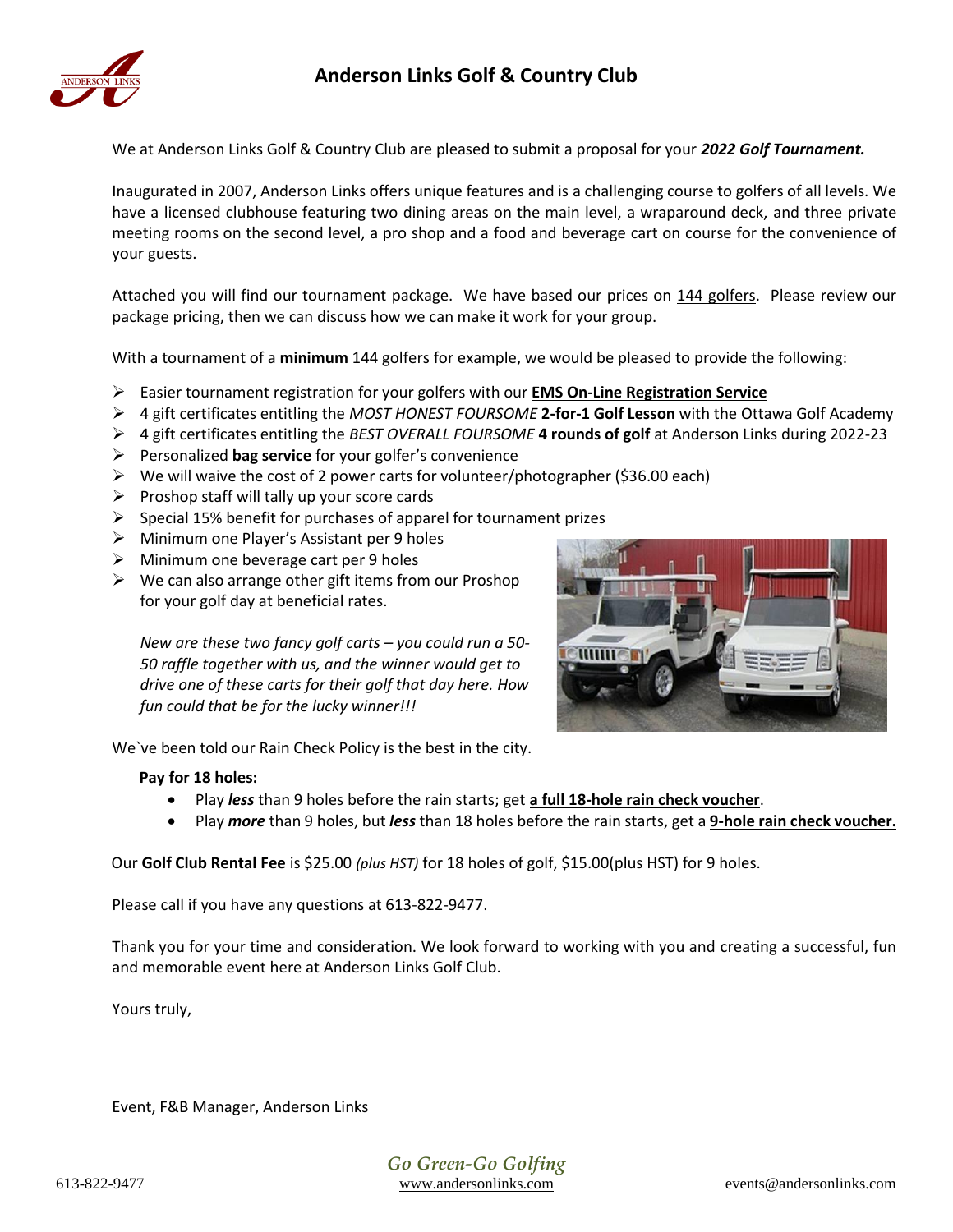

# **TOURNAMENT PACKAGE**

| Name of Organization:                                                                                                                                                                           |                                                                  |                                                                                                                        |                                 |                                                    |                                                   |  |
|-------------------------------------------------------------------------------------------------------------------------------------------------------------------------------------------------|------------------------------------------------------------------|------------------------------------------------------------------------------------------------------------------------|---------------------------------|----------------------------------------------------|---------------------------------------------------|--|
|                                                                                                                                                                                                 |                                                                  |                                                                                                                        |                                 |                                                    |                                                   |  |
| <b>Mailing Address:</b>                                                                                                                                                                         |                                                                  |                                                                                                                        |                                 |                                                    |                                                   |  |
| E-Mail:                                                                                                                                                                                         |                                                                  |                                                                                                                        |                                 |                                                    |                                                   |  |
| Phone #:                                                                                                                                                                                        | (W)                                                              | <u> 1990 - Johann John Harry Harry Harry Harry Harry Harry Harry Harry Harry Harry Harry Harry Harry Harry Harry H</u> |                                 | (Fax)                                              | <u> 1989 - Johann Barn, mars et al. (b. 1989)</u> |  |
| Tournament Date Requested:                                                                                                                                                                      |                                                                  |                                                                                                                        |                                 |                                                    |                                                   |  |
|                                                                                                                                                                                                 |                                                                  |                                                                                                                        |                                 |                                                    |                                                   |  |
| Playing $\Box$ 18 holes $\Box$ 9 holes                                                                                                                                                          |                                                                  |                                                                                                                        |                                 | Format of Tournament: Best Ball Scramble           |                                                   |  |
| # of Golfers:                                                                                                                                                                                   |                                                                  | # of Breakfast, Lunch &/or Dinner Meals:                                                                               |                                 |                                                    |                                                   |  |
| # Club Rentals Required: _________                                                                                                                                                              |                                                                  | Prior to Golf:                                                                                                         |                                 |                                                    |                                                   |  |
| Tournament Package Choice (includes golf, shared cart and meal): Choose one option only.                                                                                                        |                                                                  |                                                                                                                        |                                 |                                                    |                                                   |  |
| $$106.90*$<br>$\Box$ Package 1 (Steak)                                                                                                                                                          |                                                                  |                                                                                                                        |                                 | $\Box$ Package 4 (BBQ Hamburger or Sausage)\$82.90 |                                                   |  |
| $\Box$ Package 2 (BBQ Ribs & Chicken)                                                                                                                                                           | $$98.90*$                                                        |                                                                                                                        |                                 |                                                    |                                                   |  |
| $\Box$ Package 3 (BBQ Half Chicken)                                                                                                                                                             | \$96.90*                                                         |                                                                                                                        |                                 |                                                    |                                                   |  |
| *Anderson Links Golf & Country Club reserves the right to make change to prices without notice. All prices subject to applicable taxes. Food & Beverage<br>items subject to 15% service charge. |                                                                  |                                                                                                                        |                                 |                                                    |                                                   |  |
| <b>Special Requests:</b>                                                                                                                                                                        | $\Box$ Dietary Concerns<br>$\Box$ Allergies                      | $\Box$ Other                                                                                                           | $\Box$ Wheelchair Accessibility |                                                    |                                                   |  |
| Extras you would like to incorporate into your event:                                                                                                                                           |                                                                  |                                                                                                                        |                                 |                                                    |                                                   |  |
|                                                                                                                                                                                                 | $\Box$ Driving Range $\Box$ Golf Clinic $\Box$ Massage Therapist |                                                                                                                        |                                 |                                                    |                                                   |  |
|                                                                                                                                                                                                 | $\Box$ Spin & Win wheel                                          | $\Box$ Gift Bags                                                                                                       |                                 | $\Box$ Extra Hole                                  | $\Box$ Other                                      |  |
| The players in your group are (approx.):                                                                                                                                                        |                                                                  |                                                                                                                        | % Experienced golfers           |                                                    |                                                   |  |
|                                                                                                                                                                                                 |                                                                  |                                                                                                                        |                                 | % Occasional golfers                               |                                                   |  |
|                                                                                                                                                                                                 |                                                                  |                                                                                                                        |                                 | % Beginners or non-golfers                         |                                                   |  |
| When formatting your draw, please make every effort to mix experienced golfers with novice golfers. Our Pro can help.                                                                           |                                                                  |                                                                                                                        |                                 |                                                    |                                                   |  |
| <b>Deposit Required:</b>                                                                                                                                                                        | \$500 for under 100 guests                                       |                                                                                                                        |                                 |                                                    |                                                   |  |

**\$1000 for corporate events with over 100 guests**

*Receipt of your deposit will confirm the booking of your event. Your deposit cheque should be made payable to Anderson Links Golf & Country Club, cash or debit payment can be made on site, credit card payment is also accepted.*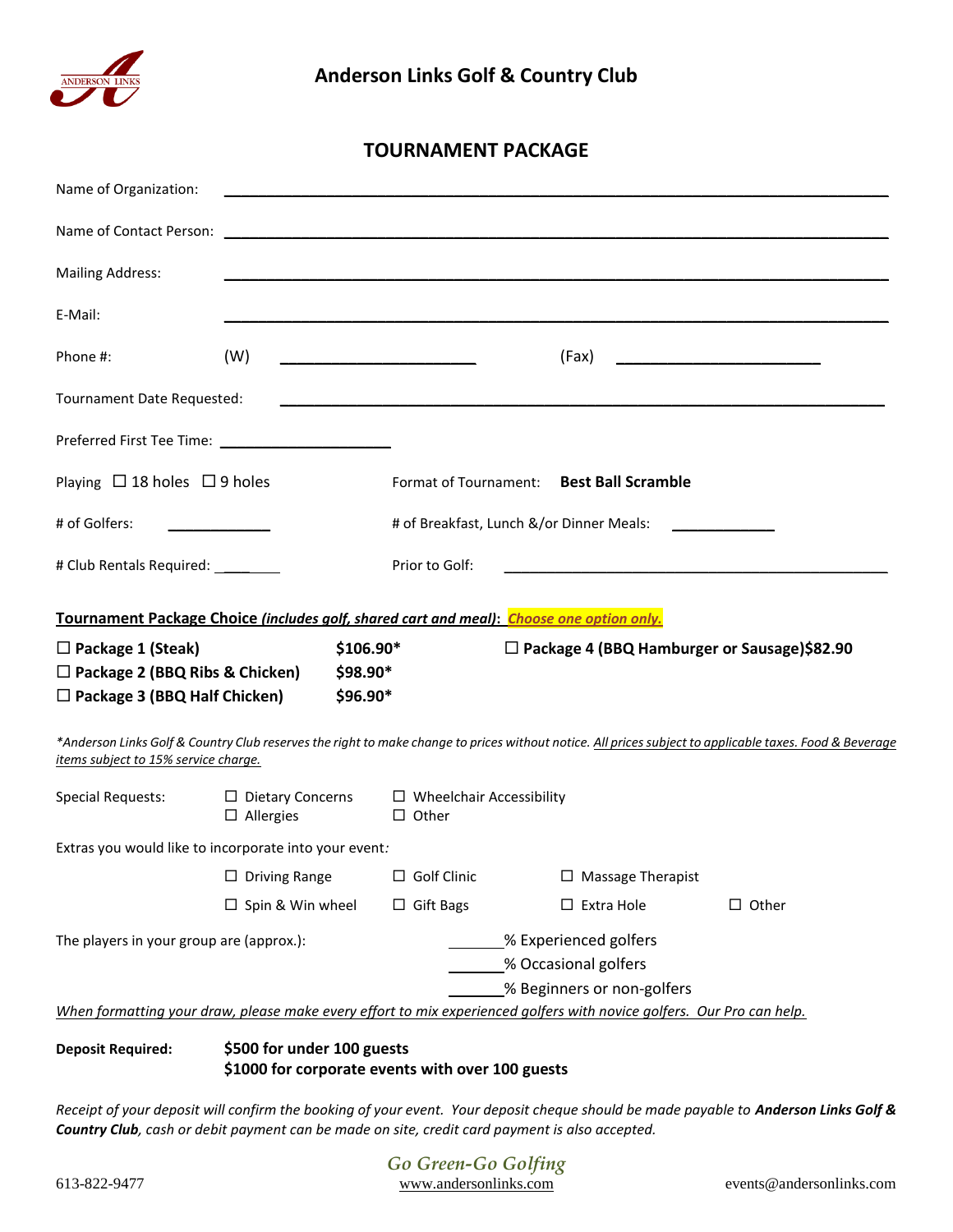

# **Highlights of each package include:**

## *Golf*

- 18 holes of golf (\$48.95)
- Shared power cart *(\$18.00\*/golfer)*
- Complimentary bottled water

## *Food and Beverage*

- **Post Golf Presentation Dinner** *(for Packages 1, 2, and 3)*
	- o Entrée Selection
	- o Garden salad or Caesar Salad or Pasta Salad(pick 1)
	- o Baked Potato, Parisian Potatoes or Roasted Potatoes(pick 1)
	- o Fresh Garden Vegetables or Corn on the Cob(pick 1)
	- o Fresh rolls and butter
	- o Dessert (choice of apple or blueberry crisp with ice cream)
	- o Coffee and Tea

## **Post Golf Presentation Dinner** *(for Package 4 and 5)*

- o **Spaghetti/Lasagna**
	- Garden or Caesar salad, garlic bread, hot vegetable, dessert & coffee/tea

### o **6 oz. BBQ Hamburger or Sausage on a Bun**

Pasta salad or coleslaw, condiments, dessert & soft drink

| Package                               | 18 Holes          | 9 Holes         | Dinner only      |
|---------------------------------------|-------------------|-----------------|------------------|
| 1 -- BBQ Steak                        | $$106.90/person*$ | \$80.90/person* | \$39.95/person*  |
| 2 – Chicken & Ribs                    | \$98.90/person*   | \$72.90/person* | $$31.95/person*$ |
| 3 - BBQ Half Chicken                  | \$96.90/person*   | \$70.90/person* | $$29.95/person*$ |
|                                       |                   |                 |                  |
| 4 - BBQ Hamburger OR Sausage on a Bun | \$82.90/person*   | \$56.90/person* | $$15.95/person*$ |

## **Add a BBQ or Boxed Lunch to any of the above**

### **BBQ Lunch \$14.95/person\***

*(Includes BBQ hamburger and hotdog with the fixings, pasta salad, cookies and squares for dessert, and a canned soft drink)*

## **Boxed Lunch \$11.95/person\***

*(Includes your choice of ham and cheese, tuna or egg salad on whole wheat or white bread, a canned soft drink, fruit, and your choice of chips or cookies)* 

Please be assured that our staff use Canadian and locally produced food ingredients when available. It is important and wise to stay healthy.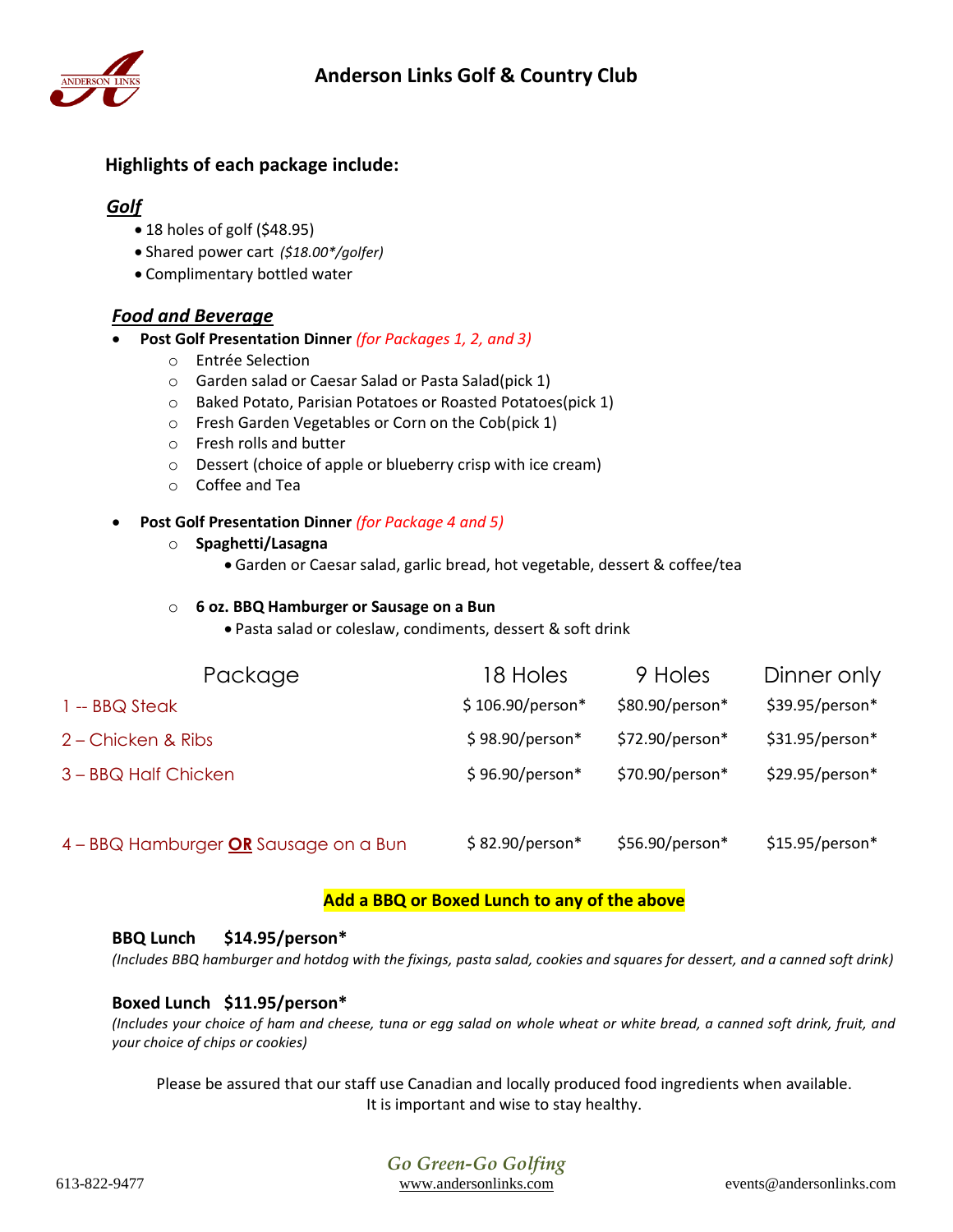

## **Dress code**

All golfers at Anderson Links must wear proper golf attire.

Ladies:

- $\triangleright$  skirts, knee length shorts or slacks
- $\triangleright$  collared golf shirt or mock-neck shirt
- $\triangleright$  tops must have sleeves, if no sleeves tops need a collar
- $\triangleright$  proper footwear is a must and we require soft spikes
- $\triangleright$  no sandals or open-toe shoes permitted
- $\triangleright$  socks or sockets must be worn at all times
- $\triangleright$  no jean, gym shorts or sweat pants

#### Men:

- $\triangleright$  slacks, knee length shorts, dress shorts
- $\triangleright$  collared golf shirt or mock-neck shirt
- $\triangleright$  shirts with attached collars, tucked in at waist
- $\triangleright$  proper footwear is a must and we require soft spikes
- $\triangleright$  no sandals or open-toe shoes permitted
- $\triangleright$  socks or sockets must be worn at all times
- $\triangleright$  no jeans, gym shorts or sweat pants

## **Speed of Play**

- $\triangleright$  A pace of play program is in effect at Anderson Links.
- Our green fee tickets have the time allotted on them and it is the Player Assistant's duty to *help* you maintain pace of play.

## **Course Policies**

- Every golfer must have his or her own golf clubs or rental clubs when golfing (no sharing).
- $\triangleright$  Anyone operating a motorized cart has to be over the age of 16 and have a valid driver's license.
- $\triangleright$  At all times, there is a maximum of two (2) people per golf cart.
- $\triangleright$  All golfers are obliged to respect the golf course property, equipment and boundaries.

*\*All prices subject to applicable taxes. Food & Beverage items subject to 20% service charge + HST. Anderson Links Golf & Country Club reserves the right to make changes to prices without notice.*